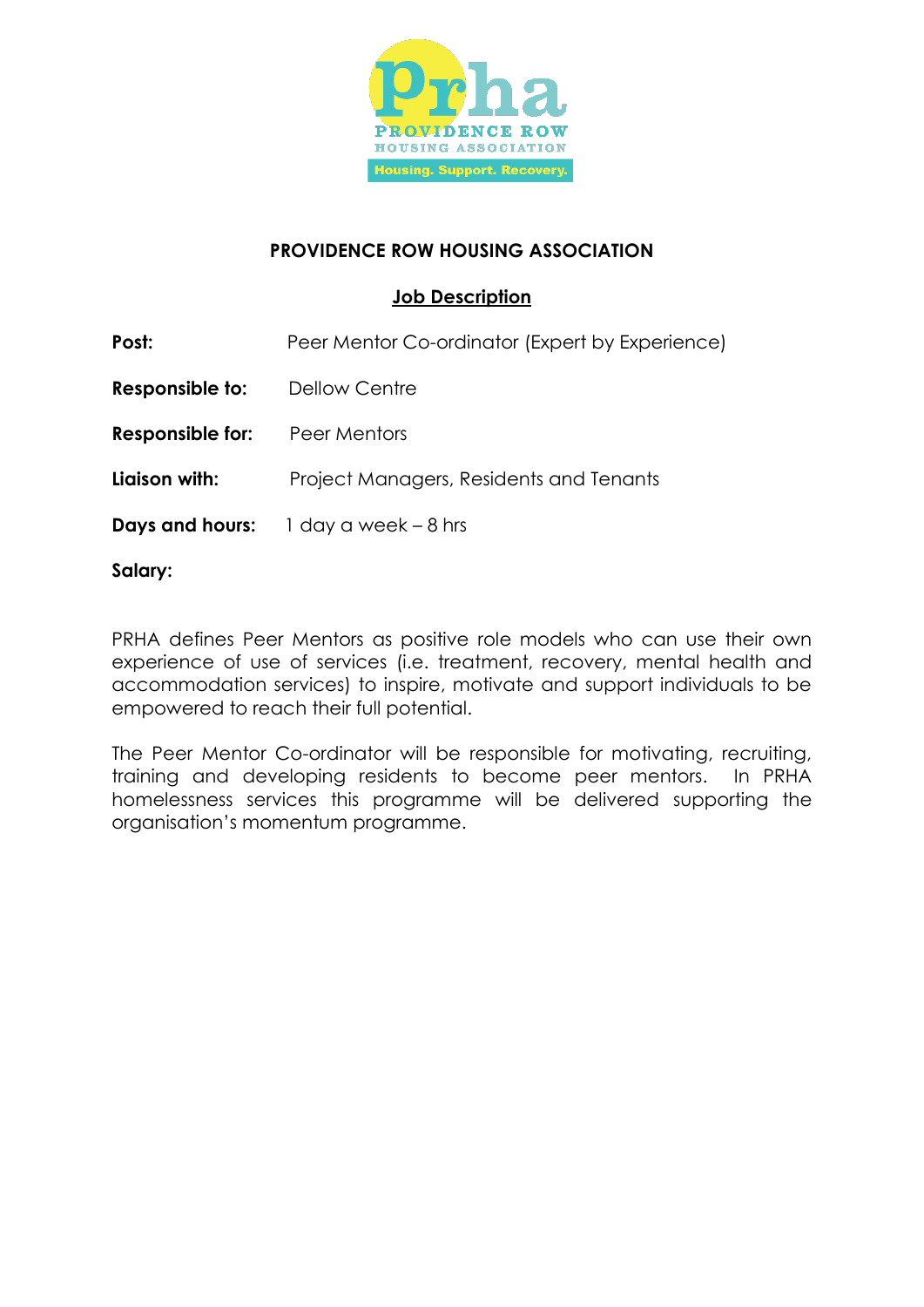|                          | <b>Sustaining Tenancies</b>                                                     |                                                                                                                                                                                                                          |                                                                            |                                                                                                                                                                 |
|--------------------------|---------------------------------------------------------------------------------|--------------------------------------------------------------------------------------------------------------------------------------------------------------------------------------------------------------------------|----------------------------------------------------------------------------|-----------------------------------------------------------------------------------------------------------------------------------------------------------------|
| <b>Residents</b>         | <b>Health &amp; Wellbeing</b>                                                   |                                                                                                                                                                                                                          |                                                                            |                                                                                                                                                                 |
| Safeguarding<br>training | Fitness (walking /<br>swimming/football/                                        |                                                                                                                                                                                                                          | Volunteering and Pre-employment                                            |                                                                                                                                                                 |
|                          | keep fit)<br>Wellbeing sessions:<br>mindfulness and<br>relaxation<br>techniques | Health & safety&<br>maintenance/<br>gardening<br>opportunities<br>PRHA volunteer<br>scheme/<br>Grounded<br>ecotherapy<br>Pre-employment:<br><b>PRHA's "It's your</b><br>job": Job search<br>club, AQA skills<br>sessions | <b>Support Networks</b><br>Living Skills &                                 |                                                                                                                                                                 |
|                          |                                                                                 |                                                                                                                                                                                                                          | Peer<br>support/Buddies<br>training :group<br>on site<br>Interests/hobbies | Move on<br>"Its your move"<br>Move-on ready<br>workshops incl.PRS<br>preparation,<br>resettlement self-<br>evaluation &<br>tenancy<br>sustainment<br>awareness. |
|                          | Arts/crafts/Learning<br><b>ESOL</b>                                             |                                                                                                                                                                                                                          |                                                                            |                                                                                                                                                                 |
|                          | Providence Row<br>Charity Learning &<br>Wellbeing<br>Programme                  |                                                                                                                                                                                                                          |                                                                            |                                                                                                                                                                 |
|                          | Healthy<br>relationships                                                        | <b>ICT training</b>                                                                                                                                                                                                      |                                                                            |                                                                                                                                                                 |

## **Job Purpose**

- 1. To create a peer mentor service that supports residents in participation of an accredited peer mentoring programme.
- 2. Organise Peer mentoring events
- 3. Create an annual programme of training, support and feedback for all peer mentors.
- 4. To arrange training for peer mentors and ensure attendance to complete their AQA qualifications.
- 5. Work with support workers to ensure coordination of support offers for peer mentors.
- 6. To be responsible for arranging and recording of weekly peer mentor meetings
- 7. To set up and facilitate focus groups for residents
- 8. To develop a monthly programme of activities/workshops/events to enable Peer Mentors to co-deliver programmes that feed directly into the organisation's Momentum Programme.
- 9. Complete required data and satisfaction data and ensure other records of work undertaken are maintained as required to enable the performance management of the Peer Mentoring Service.
- 10. To contribute to regular team meetings
- 11.Participate in supervisions, appraisals and training.
- 12.Maintain a safe and appropriate physical environment for all staff and residents in line with PRHA's Health and Safety Policy.
- 13.Liaise and work with all internal and external stakeholders to deliver an effective PRHA wide service.